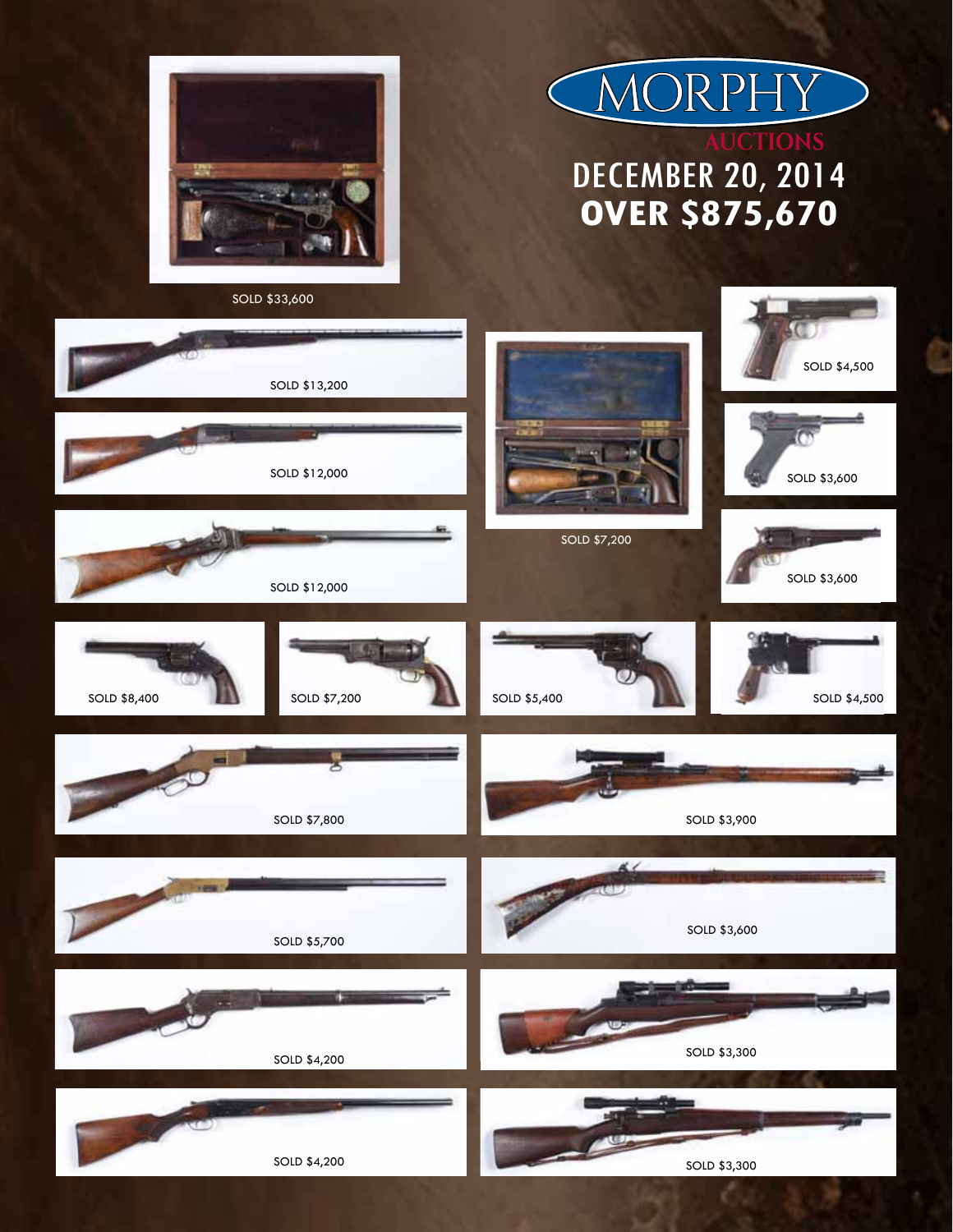| 1                       | \$600.00   | 56              | \$780.00    | 114 | \$900.00         | 166 | \$1,560.00  |
|-------------------------|------------|-----------------|-------------|-----|------------------|-----|-------------|
| $\overline{\mathbf{2}}$ | \$570.00   | 57              | \$900.00    | 115 | \$240.00         | 167 | \$1,560.00  |
| 3                       | \$720.00   | 58              | \$540.00    | 116 | \$480.00         | 168 | \$1,080.00  |
| $\overline{\mathbf{4}}$ | \$960.00   | 59              | \$2,400.00  | 117 | \$1,020.00       | 169 | \$1,680.00  |
| 5                       | \$240.00   | 60              | \$390.00    | 118 | \$1,020.00       | 170 | \$1,440.00  |
| $6\phantom{a}$          | \$2,700.00 | 61              | \$360.00    | 119 | \$540.00         | 171 | \$450.00    |
| $\overline{\mathbf{7}}$ | \$1,920.00 | 62              | \$510.00    | 120 | \$360.00         | 172 | \$360.00    |
| 8                       | \$2,040.00 | 63              | \$540.00    | 121 | \$510.00         | 173 | \$510.00    |
| $\boldsymbol{9}$        | \$1,440.00 | 64              | \$390.00    | 122 | \$1,440.00       | 174 | \$780.00    |
| 10                      | \$1,080.00 | 65              | \$480.00    | 123 | \$450.00         | 175 | \$660.00    |
| 11                      | \$390.00   | 66              | \$1,800.00  | 124 | \$660.00         | 176 | \$1,140.00  |
| 12                      | \$720.00   | 67              | \$660.00    | 125 | \$660.00         | 177 | \$720.00    |
| 13                      | \$1,560.00 | 68              | \$510.00    | 126 | \$600.00         | 178 | \$1,320.00  |
| 14                      | \$300.00   | 69              | \$3,600.00  | 127 | \$720.00         | 179 | \$600.00    |
| 15                      | \$330.00   | 70              | \$1,920.00  | 128 | \$240.00         | 180 | \$3,000.00  |
| 17                      | \$270.00   | 72              | \$780.00    | 129 | \$390.00         | 181 | \$1,140.00  |
| 18                      | \$420.00   | 73              | \$1,080.00  | 130 | \$840.00         | 182 | \$840.00    |
| 19                      | \$180.00   | 74              | \$1,140.00  | 131 | \$240.00         | 183 | \$600.00    |
| 20                      | \$1,920.00 | 75              | \$510.00    | 132 | \$780.00         | 184 | \$210.00    |
| 21                      | \$660.00   | 76              | \$660.00    | 133 | \$720.00         | 185 | \$12,000.00 |
| 22                      | \$720.00   | $\overline{77}$ | \$660.00    | 134 | \$780.00         | 186 | \$13,200.00 |
| 23                      | \$780.00   | 78              | \$1,320.00  | 135 | \$330.00         | 187 | \$660.00    |
| $\overline{24}$         | \$360.00   | 79              | \$600.00    | 136 | \$120.00         | 188 | \$4,200.00  |
| 25                      | \$720.00   | 80              | \$1,920.00  | 137 | \$450.00         | 189 | \$1,140.00  |
| 26                      | \$900.00   | 81              | \$600.00    | 138 | \$360.00         | 190 | \$780.00    |
| 27                      | \$360.00   | 82              | \$1,320.00  | 139 | $\sqrt{$}390.00$ | 191 | \$240.00    |
| 28                      | \$600.00   | 83              | \$720.00    | 140 | \$480.00         | 192 | \$240.00    |
| 29                      | \$240.00   | 84              | \$600.00    | 141 | \$1,140.00       | 193 | \$660.00    |
| 30                      | \$570.00   | 85              | \$510.00    | 142 | \$270.00         | 194 | \$540.00    |
| 31                      | \$480.00   | 86              | \$960.00    | 143 | \$210.00         | 195 | \$540.00    |
| 32                      | \$2,040.00 | 87              | \$780.00    | 144 | \$1,140.00       | 196 | \$1,020.00  |
| 34                      | \$780.00   | 89              | \$720.00    | 145 | \$450.00         | 197 | \$1,920.00  |
| 36                      | \$1,680.00 | 90              | \$1,440.00  | 146 | \$660.00         | 199 | \$120.00    |
| 37                      | \$1,560.00 | 91              | \$3,300.00  | 147 | \$1,320.00       | 200 | \$1,140.00  |
| 38                      | \$420.00   | 94              | \$12,000.00 | 148 | \$780.00         | 201 | \$660.00    |
| 39                      | \$1,560.00 | 95              | \$1,200.00  | 149 | \$450.00         | 202 | \$1,140.00  |
| 40                      | \$480.00   | 96              | \$600.00    | 150 | \$210.00         | 203 | \$6,000.00  |
| 41                      | \$570.00   | 98              | \$5,700.00  | 151 | \$780.00         | 204 | \$1,560.00  |
| 42                      | \$360.00   | 99              | \$1,800.00  | 152 | \$600.00         | 205 | \$570.00    |
| 43                      | \$180.00   | 100             | \$1,080.00  | 153 | \$90.00          | 206 | \$960.00    |
| 44                      | \$300.00   | 101             | \$540.00    | 154 | \$390.00         | 207 | \$210.00    |
| 45                      | \$600.00   | 103             | \$900.00    | 155 | \$300.00         | 208 | \$1,320.00  |
| 46                      | \$270.00   | 104             | \$33,600.00 | 156 | \$510.00         | 209 | \$5,400.00  |
| 47                      | \$540.00   | 105             | \$300.00    | 157 | \$360.00         | 210 | \$1,920.00  |
| 48                      | \$390.00   | 106             | \$420.00    | 158 | \$270.00         | 211 | \$480.00    |
| 49                      | \$840.00   | 107             | \$240.00    | 159 | \$360.00         | 212 | \$510.00    |
| 50                      | \$900.00   | 108             | \$1,020.00  | 160 | \$960.00         | 213 | \$300.00    |
| 51                      | \$780.00   | 109             | \$1,320.00  | 161 | \$900.00         | 214 | \$1,020.00  |
| 52                      | \$780.00   | 110             | \$1,440.00  | 162 | \$1,080.00       | 215 | \$1,020.00  |
| 53                      | \$780.00   | 111             | \$720.00    | 163 | \$900.00         | 216 | \$4,500.00  |
| 54                      | \$1,800.00 | 112             | \$840.00    | 164 | \$1,140.00       | 217 | \$720.00    |
| 55                      | \$210.00   | 113             | \$2,040.00  | 165 | \$2,160.00       | 218 | \$780.00    |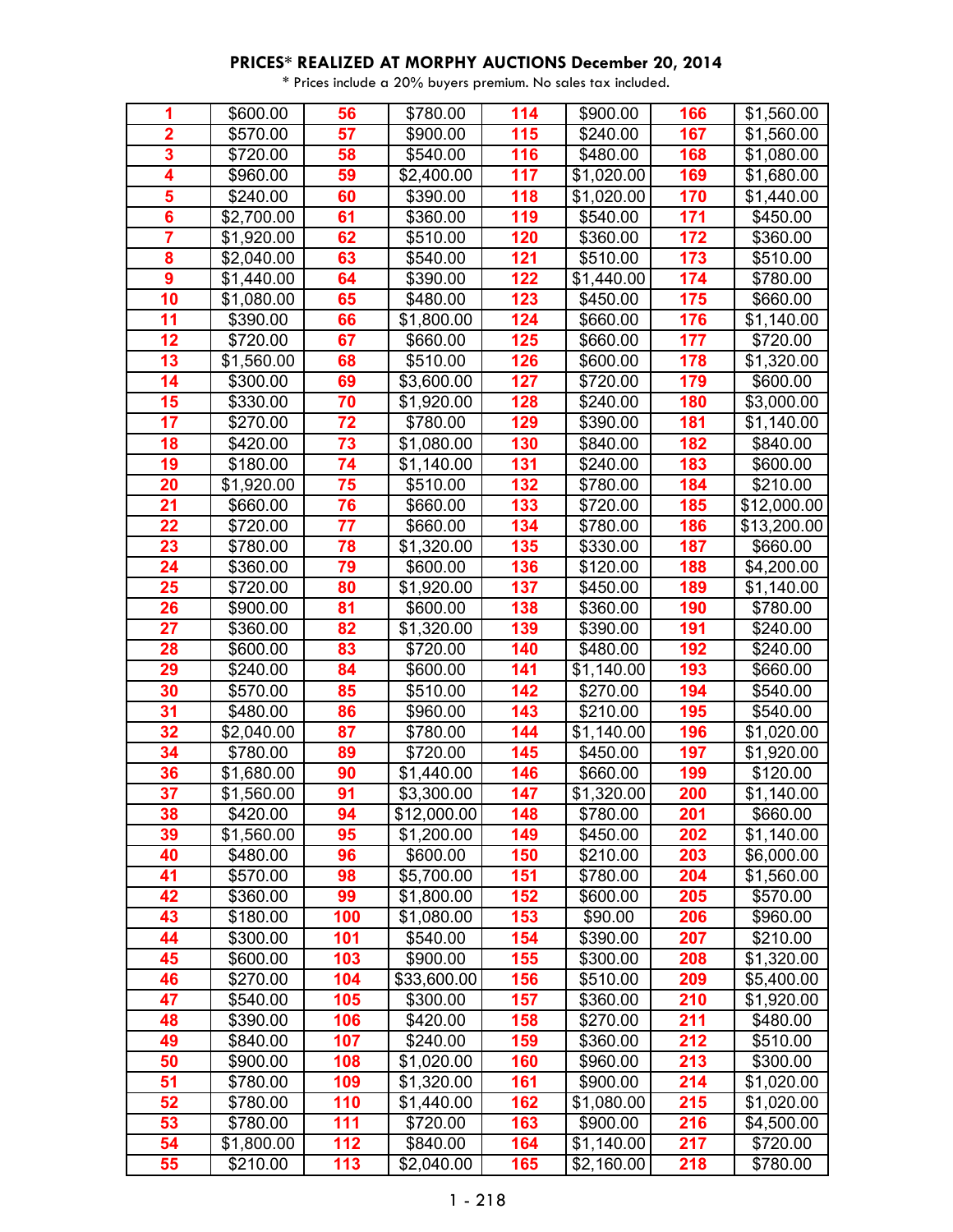| 219 | \$840.00   | 271              | \$120.00         | 327 | \$540.00   | 380 | \$1,560.00 |
|-----|------------|------------------|------------------|-----|------------|-----|------------|
| 220 | \$1,140.00 | 272              | \$270.00         | 328 | \$480.00   | 381 | \$1,140.00 |
| 221 | \$720.00   | 273              | \$450.00         | 329 | \$420.00   | 384 | \$1,200.00 |
| 222 | \$300.00   | 274              | \$570.00         | 330 | \$1,020.00 | 386 | \$1,080.00 |
| 223 | \$300.00   | $\overline{275}$ | \$240.00         | 331 | \$1,020.00 | 387 | \$900.00   |
| 224 | \$480.00   | 276              | \$270.00         | 332 | \$300.00   | 388 | \$480.00   |
| 225 | \$450.00   | 277              | \$210.00         | 333 | \$600.00   | 390 | \$240.00   |
| 226 | \$210.00   | 278              | \$900.00         | 335 | \$270.00   | 391 | \$120.00   |
| 227 | \$330.00   | 279              | \$420.00         | 336 | \$360.00   | 392 | \$270.00   |
| 228 | \$900.00   | 280              | \$180.00         | 337 | \$360.00   | 393 | \$210.00   |
| 229 | \$210.00   | 281              | $\sqrt{$210.00}$ | 338 | \$480.00   | 394 | \$270.00   |
| 230 | \$660.00   | 282              | \$270.00         | 339 | \$660.00   | 395 | \$60.00    |
| 231 | \$720.00   | 283              | \$390.00         | 340 | \$180.00   | 396 | \$2,280.00 |
| 232 | \$900.00   | 284              | \$510.00         | 341 | \$450.00   | 397 | \$540.00   |
| 233 | \$2,280.00 | 285              | \$300.00         | 342 | \$240.00   | 398 | \$720.00   |
| 234 | \$240.00   | 286              | \$510.00         | 343 | \$300.00   | 399 | \$540.00   |
| 235 | \$1,200.00 | 287              | \$390.00         | 344 | \$120.00   | 400 | \$720.00   |
| 236 | \$1,200.00 | 288              | \$360.00         | 345 | \$780.00   | 401 | \$840.00   |
| 237 | \$1,560.00 | 289              | \$390.00         | 346 | \$2,400.00 | 402 | \$270.00   |
| 238 | \$660.00   | 290              | \$480.00         | 347 | \$660.00   | 403 | \$540.00   |
| 239 | \$420.00   | 291              | \$270.00         | 348 | \$1,440.00 | 404 | \$300.00   |
| 240 | \$570.00   | 292              | \$330.00         | 349 | \$390.00   | 405 | \$2,160.00 |
| 241 | \$510.00   | 293              | \$1,020.00       | 350 | \$480.00   | 406 | \$960.00   |
| 242 | \$480.00   | 294              | \$300.00         | 351 | \$210.00   | 407 | \$1,200.00 |
| 243 | \$150.00   | 295              | \$480.00         | 352 | \$120.00   | 408 | \$960.00   |
| 244 | \$330.00   | 296              | \$210.00         | 353 | \$720.00   | 409 | \$840.00   |
| 245 | \$270.00   | 297              | \$180.00         | 354 | \$510.00   | 410 | \$780.00   |
| 246 | \$90.00    | 298              | \$330.00         | 355 | \$510.00   | 411 | \$660.00   |
| 247 | \$720.00   | 299              | \$420.00         | 356 | \$540.00   | 413 | \$2,400.00 |
| 248 | \$120.00   | 301              | \$150.00         | 357 | \$600.00   | 415 | \$1,920.00 |
| 249 | \$1,320.00 | 302              | \$1,200.00       | 358 | \$1,140.00 | 416 | \$2,040.00 |
| 250 | \$1,920.00 | 303              | \$1,920.00       | 359 | \$3,300.00 | 417 | \$3,000.00 |
| 251 | \$1,020.00 | 304              | \$1,320.00       | 360 | \$900.00   | 418 | \$4,500.00 |
| 252 | \$1,920.00 | 305              | \$1,320.00       | 361 | \$2,280.00 | 419 | \$960.00   |
| 253 | \$2,160.00 | 306              | \$540.00         | 362 | \$780.00   | 420 | \$2,400.00 |
| 254 | \$2,280.00 | 308              | \$660.00         | 363 | \$510.00   | 421 | \$960.00   |
| 255 | \$1,320.00 | 309              | \$570.00         | 364 | \$840.00   | 422 | \$570.00   |
| 256 | \$900.00   | 310              | \$600.00         | 365 | \$1,800.00 | 423 | \$1,320.00 |
| 257 | \$1,560.00 | 311              | \$510.00         | 366 | \$1,140.00 | 424 | \$600.00   |
| 258 | \$360.00   | 312              | \$570.00         | 367 | \$660.00   | 425 | \$960.00   |
| 259 | \$210.00   | 313              | \$300.00         | 368 | \$900.00   | 426 | \$840.00   |
| 260 | \$660.00   | 314              | \$120.00         | 369 | \$660.00   | 427 | \$480.00   |
| 261 | \$1,440.00 | 315              | \$4,800.00       | 370 | \$1,080.00 | 428 | \$510.00   |
| 262 | \$510.00   | 317              | \$660.00         | 371 | \$840.00   | 429 | \$600.00   |
| 263 | \$450.00   | 318              | \$660.00         | 372 | \$480.00   | 430 | \$510.00   |
| 264 | \$480.00   | 319              | \$660.00         | 373 | \$1,140.00 | 431 | \$540.00   |
| 265 | \$1,800.00 | 320              | \$840.00         | 374 | \$1,080.00 | 432 | \$1,560.00 |
| 266 | \$1,560.00 | 321              | \$1,320.00       | 375 | \$1,080.00 | 433 | \$720.00   |
| 267 | \$2,160.00 | 323              | \$240.00         | 376 | \$660.00   | 434 | \$780.00   |
| 268 | \$1,140.00 | 324              | \$570.00         | 377 | \$390.00   | 435 | \$360.00   |
| 269 | \$2,160.00 | 325              | \$510.00         | 378 | \$1,560.00 | 436 | \$360.00   |
| 270 | \$1,440.00 | 326              | \$270.00         | 379 | \$660.00   | 437 | \$360.00   |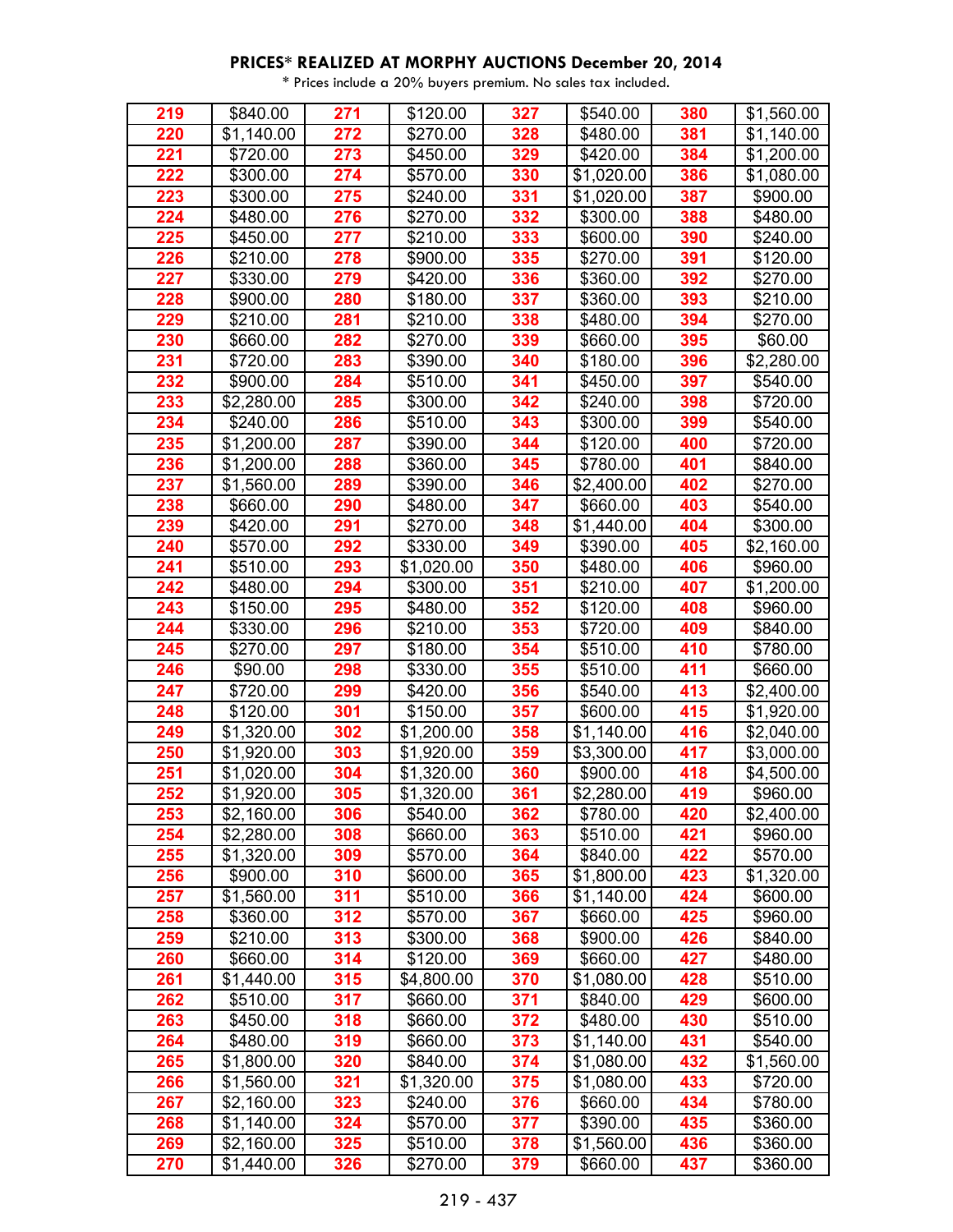| 438 | \$510.00   | 492 | \$540.00   | 544 | \$960.00               | 597 | \$720.00               |
|-----|------------|-----|------------|-----|------------------------|-----|------------------------|
| 439 | \$900.00   | 493 | \$510.00   | 545 | \$2,400.00             | 598 | \$420.00               |
| 440 | \$360.00   | 494 | \$270.00   | 546 | \$3,600.00             | 599 | \$330.00               |
| 441 | \$510.00   | 495 | \$240.00   | 547 | \$510.00               | 600 | \$780.00               |
| 442 | \$900.00   | 496 | \$360.00   | 548 | $\overline{$}3,300.00$ | 601 | \$480.00               |
| 443 | \$300.00   | 497 | \$1,020.00 | 549 | \$1,920.00             | 602 | \$330.00               |
| 444 | \$420.00   | 498 | \$330.00   | 550 | \$780.00               | 603 | \$390.00               |
| 445 | \$780.00   | 499 | \$300.00   | 551 | \$660.00               | 604 | \$360.00               |
| 446 | \$360.00   | 500 | \$90.00    | 552 | \$510.00               | 605 | \$540.00               |
| 447 | \$480.00   | 501 | \$540.00   | 553 | \$900.00               | 606 | \$360.00               |
| 448 | \$900.00   | 502 | \$180.00   | 554 | \$2,700.00             | 607 | \$1,440.00             |
| 449 | \$1,680.00 | 503 | \$840.00   | 556 | \$2,700.00             | 608 | \$390.00               |
| 450 | \$300.00   | 504 | \$780.00   | 557 | \$4,800.00             | 609 | \$360.00               |
| 451 | \$240.00   | 505 | \$1,200.00 | 558 | \$510.00               | 610 | \$360.00               |
| 452 | \$330.00   | 506 | \$720.00   | 559 | \$1,140.00             | 611 | \$360.00               |
| 453 | \$780.00   | 507 | \$300.00   | 560 | \$900.00               | 612 | \$480.00               |
| 454 | \$2,280.00 | 508 | \$360.00   | 561 | \$600.00               | 613 | \$840.00               |
| 455 | \$180.00   | 509 | \$480.00   | 562 | \$180.00               | 614 | \$330.00               |
| 456 | \$330.00   | 510 | \$570.00   | 563 | \$330.00               | 615 | \$330.00               |
| 457 | \$780.00   | 511 | \$540.00   | 564 | \$570.00               | 616 | \$240.00               |
| 458 | \$390.00   | 512 | \$780.00   | 565 | \$210.00               | 617 | \$330.00               |
| 459 | \$180.00   | 513 | \$570.00   | 566 | \$2,400.00             | 618 | \$1,560.00             |
| 460 | \$660.00   | 514 | \$660.00   | 567 | \$4,500.00             | 619 | \$1,920.00             |
| 461 | \$270.00   | 515 | \$450.00   | 568 | \$1,080.00             | 620 | \$480.00               |
| 462 | \$540.00   | 516 | \$120.00   | 569 | \$2,400.00             | 621 | \$1,200.00             |
| 463 | \$300.00   | 517 | \$960.00   | 570 | \$2,700.00             | 622 | \$1,320.00             |
| 464 | \$390.00   | 518 | \$1,800.00 | 571 | \$1,020.00             | 623 | \$900.00               |
| 465 | \$390.00   | 519 | \$1,560.00 | 572 | \$900.00               | 624 | \$360.00               |
| 466 | \$720.00   | 520 | \$2,160.00 | 573 | \$900.00               | 625 | \$1,320.00             |
| 467 | \$510.00   | 521 | \$1,080.00 | 574 | \$660.00               | 626 | \$300.00               |
| 468 | \$240.00   | 522 | \$2,280.00 | 575 | \$780.00               | 627 | \$150.00               |
| 469 | \$720.00   | 523 | \$3,300.00 | 576 | \$450.00               | 628 | \$1,080.00             |
| 470 | \$720.00   | 524 | \$3,300.00 | 577 | \$1,800.00             | 629 | \$270.00               |
| 471 | \$3,300.00 | 525 | \$2,160.00 | 578 | \$720.00               | 630 | \$600.00               |
| 472 | \$780.00   | 526 | \$1,800.00 | 579 | \$570.00               | 631 | \$240.00               |
| 473 | \$900.00   | 527 | \$240.00   | 580 | \$540.00               | 632 | \$600.00               |
| 474 | \$900.00   | 528 | \$330.00   | 581 | \$150.00               | 633 | \$180.00               |
| 475 | \$840.00   | 529 | \$600.00   | 582 | \$90.00                | 634 | \$3,300.00             |
| 476 | \$840.00   | 530 | \$1,080.00 | 583 | \$270.00               | 635 | \$270.00               |
| 477 | \$1,080.00 | 531 | \$510.00   | 584 | \$150.00               | 636 | \$270.00               |
| 478 | \$1,200.00 | 532 | \$1,200.00 | 585 | \$510.00               | 637 | \$390.00               |
| 480 | \$780.00   | 533 | \$960.00   | 586 | \$660.00               | 638 | \$240.00               |
| 482 | \$1,080.00 | 534 | \$270.00   | 587 | \$1,440.00             | 639 | \$540.00               |
| 483 | \$8,400.00 | 535 | \$4,200.00 | 588 | \$1,560.00             | 640 | \$420.00               |
| 484 | \$2,040.00 | 536 | \$3,000.00 | 589 | \$330.00               | 641 | \$510.00               |
| 485 | \$360.00   | 537 | \$2,400.00 | 590 | \$240.00               | 642 | \$330.00               |
| 486 | \$1,800.00 | 538 | \$7,800.00 | 591 | \$510.00               | 643 | \$330.00               |
| 487 | \$1,140.00 | 539 | \$600.00   | 592 | \$480.00               | 644 | \$120.00               |
| 488 | \$780.00   | 540 | \$1,680.00 | 593 | \$510.00               | 645 | \$3,900.00             |
| 489 | \$1,080.00 | 541 | \$420.00   | 594 | \$510.00               | 646 | \$2,700.00             |
| 490 | \$450.00   | 542 | \$2,400.00 | 595 | \$1,560.00             | 647 | \$960.00               |
| 491 | \$360.00   | 543 | \$3,900.00 | 596 | \$450.00               | 648 | $\overline{$}5,100.00$ |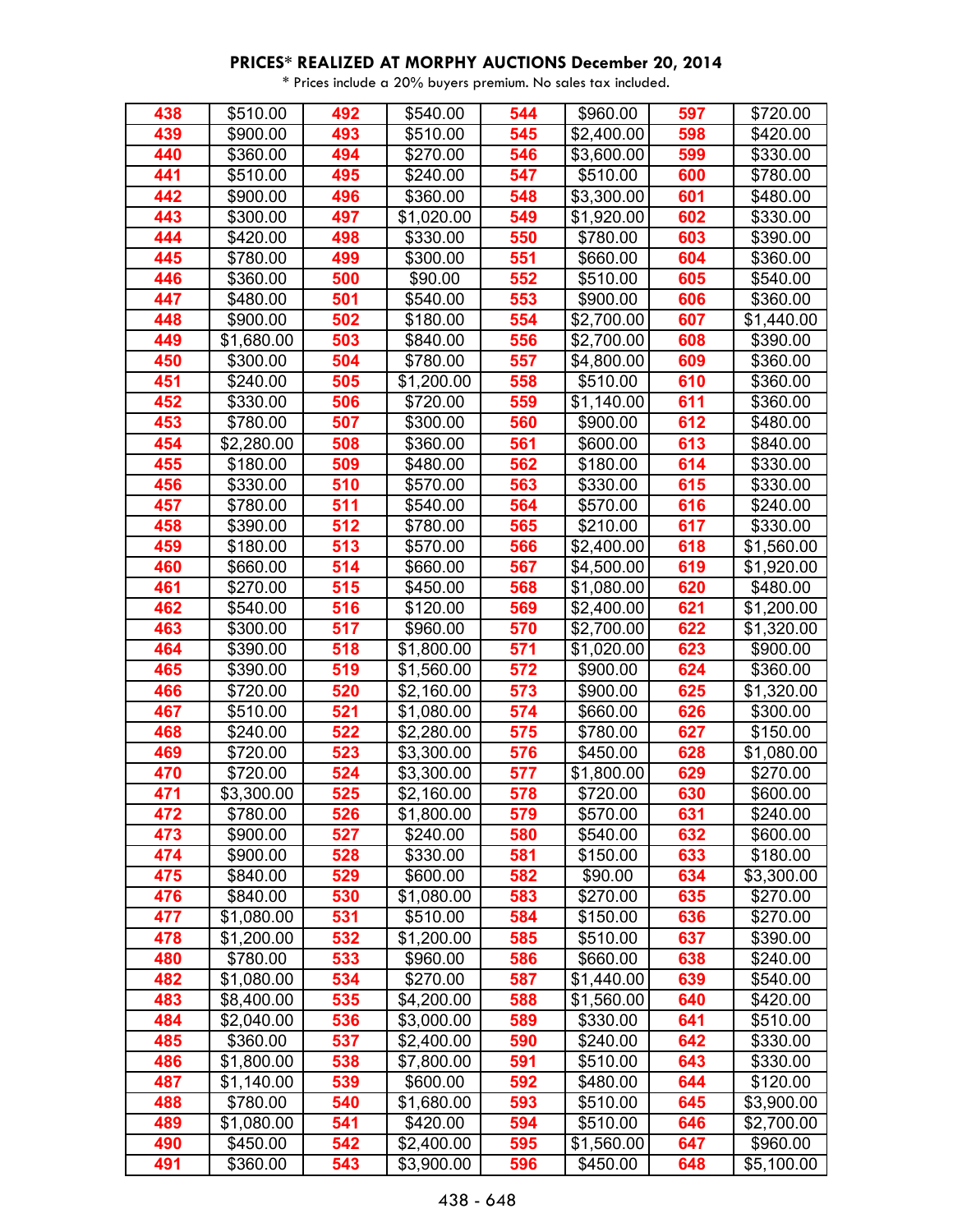| 649 | \$1,920.00 | 702 | \$390.00   | 754 | \$960.00   | 807 | \$1,020.00             |
|-----|------------|-----|------------|-----|------------|-----|------------------------|
| 650 | \$1,140.00 | 703 | \$300.00   | 755 | \$780.00   | 808 | \$1,020.00             |
| 651 | \$150.00   | 704 | \$480.00   | 756 | \$1,560.00 | 809 | \$2,700.00             |
| 652 | \$330.00   | 705 | \$300.00   | 757 | \$3,000.00 | 810 | \$1,560.00             |
| 653 | \$210.00   | 706 | \$360.00   | 758 | \$1,200.00 | 811 | \$1,560.00             |
| 654 | \$840.00   | 707 | \$270.00   | 759 | \$2,700.00 | 812 | \$210.00               |
| 655 | \$330.00   | 708 | \$300.00   | 760 | \$540.00   | 813 | \$390.00               |
| 657 | \$360.00   | 709 | \$240.00   | 761 | \$1,800.00 | 814 | \$420.00               |
| 658 | \$90.00    | 710 | \$420.00   | 762 | \$390.00   | 815 | \$330.00               |
| 659 | \$1,320.00 | 711 | \$330.00   | 763 | \$1,320.00 | 816 | \$420.00               |
| 660 | \$840.00   | 712 | \$420.00   | 764 | \$1,320.00 | 817 | \$450.00               |
| 661 | \$660.00   | 713 | \$780.00   | 765 | \$510.00   | 818 | \$450.00               |
| 662 | \$3,600.00 | 714 | \$570.00   | 766 | \$420.00   | 819 | \$510.00               |
| 663 | \$900.00   | 715 | \$570.00   | 767 | \$540.00   | 820 | $\overline{$}1,320.00$ |
| 664 | \$900.00   | 716 | \$660.00   | 768 | \$1,320.00 | 821 | \$900.00               |
| 665 | \$960.00   | 717 | \$660.00   | 769 | \$450.00   | 822 | \$960.00               |
| 666 | \$450.00   | 718 | \$600.00   | 770 | \$240.00   | 823 | \$720.00               |
| 667 | \$360.00   | 719 | \$720.00   | 771 | \$480.00   | 824 | \$660.00               |
| 668 | \$450.00   | 720 | \$840.00   | 772 | \$120.00   | 825 | \$510.00               |
| 669 | \$2,280.00 | 721 | \$1,680.00 | 773 | \$240.00   | 826 | \$450.00               |
| 670 | \$210.00   | 722 | \$420.00   | 774 | \$480.00   | 827 | \$720.00               |
| 671 | \$540.00   | 723 | \$660.00   | 775 | \$420.00   | 828 | \$1,200.00             |
| 672 | \$960.00   | 724 | \$570.00   | 776 | \$270.00   | 829 | \$180.00               |
| 673 | \$270.00   | 725 | \$720.00   | 777 | \$270.00   | 830 | \$1,200.00             |
| 674 | \$360.00   | 726 | \$780.00   | 778 | \$360.00   | 831 | \$300.00               |
| 675 | \$510.00   | 727 | \$720.00   | 779 | \$300.00   | 832 | \$150.00               |
| 676 | \$360.00   | 728 | \$600.00   | 780 | \$1,020.00 | 833 | \$360.00               |
| 677 | \$300.00   | 729 | \$780.00   | 781 | \$7,200.00 | 834 | \$360.00               |
| 678 | \$900.00   | 730 | \$660.00   | 782 | \$1,800.00 | 835 | \$360.00               |
| 679 | \$600.00   | 731 | \$210.00   | 783 | \$1,020.00 | 836 | \$150.00               |
| 680 | \$1,020.00 | 732 | \$330.00   | 784 | \$3,600.00 | 837 | \$330.00               |
| 681 | \$960.00   | 733 | \$180.00   | 785 | \$1,320.00 | 838 | \$210.00               |
| 682 | \$510.00   | 734 | \$330.00   | 786 | \$1,200.00 | 839 | \$240.00               |
| 683 | \$840.00   | 735 | \$390.00   | 787 | \$1,320.00 | 840 | \$180.00               |
| 684 | \$480.00   | 736 | \$390.00   | 788 | \$1,920.00 | 841 | \$180.00               |
| 685 | \$420.00   | 737 | \$360.00   | 789 | \$840.00   | 842 | \$240.00               |
| 686 | \$720.00   | 738 | \$7,200.00 | 790 | \$900.00   | 843 | \$210.00               |
| 687 | \$1,020.00 | 739 | \$1,680.00 | 791 | \$420.00   | 844 | \$210.00               |
| 688 | \$540.00   | 740 | \$1,320.00 | 792 | \$270.00   | 845 | \$1,200.00             |
| 689 | \$240.00   | 741 | \$900.00   | 793 | \$1,020.00 | 846 | \$360.00               |
| 690 | \$210.00   | 742 | \$2,280.00 | 794 | \$780.00   | 847 | \$510.00               |
| 691 | \$210.00   | 743 | \$840.00   | 795 | \$1,200.00 | 848 | \$780.00               |
| 692 | \$480.00   | 744 | \$480.00   | 796 | \$720.00   | 849 | \$330.00               |
| 693 | \$900.00   | 745 | \$390.00   | 797 | \$210.00   | 850 | \$360.00               |
| 694 | \$720.00   | 746 | \$840.00   | 798 | \$270.00   | 851 | \$240.00               |
| 695 | \$540.00   | 747 | \$2,040.00 | 799 | \$570.00   | 852 | \$330.00               |
| 696 | \$270.00   | 748 | \$1,020.00 | 800 | \$300.00   | 853 | \$180.00               |
| 697 | \$480.00   | 749 | \$270.00   | 801 | \$360.00   | 854 | \$270.00               |
| 698 | \$240.00   | 750 | \$90.00    | 802 | \$150.00   | 855 | \$510.00               |
| 699 | \$270.00   | 751 | \$330.00   | 803 | \$390.00   | 856 | \$1,920.00             |
| 700 | \$480.00   | 752 | \$360.00   | 804 | \$2,160.00 | 857 | \$210.00               |
| 701 | \$180.00   | 753 | \$360.00   | 806 | \$960.00   | 858 | \$780.00               |